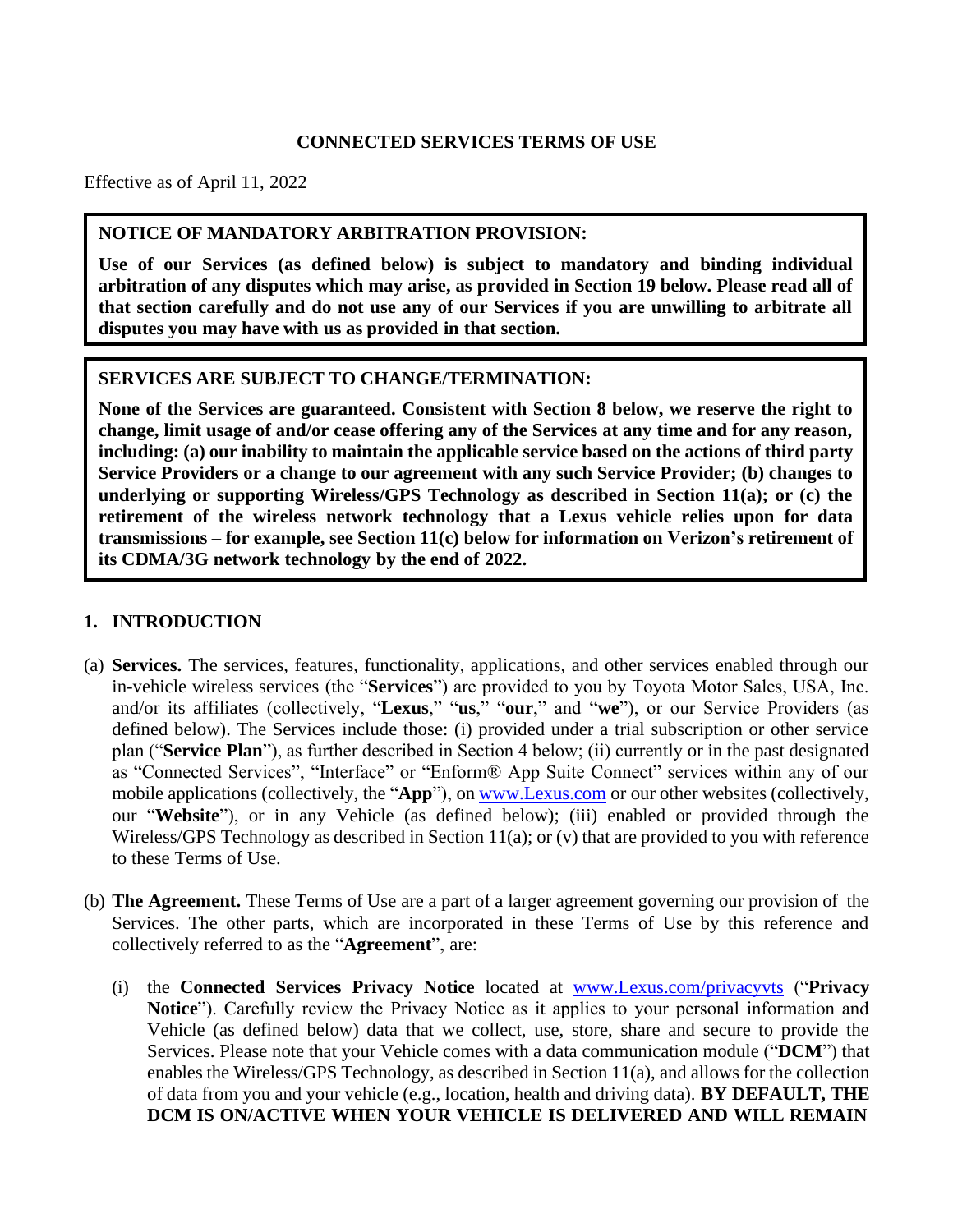# **ON/ACTIVE (AND CONTINUE TO COLLECT DATA FROM YOU AND YOUR VEHICLE) UNTIL YOU CONTACT US AND REQUEST THAT IT BE DEACTIVATED**.

- (ii) the **Vehicle Software End User License Agreement** located in the Agreement section at [www.Lexus.com/privacyvts](http://www.lexus.com/privacyvts) ("**EULA**"); and
- (iii) any **Additional Terms** pursuant to Section 10(a) below.

We may modify the Agreement, in whole or in part, from time-to-time. Changes to these Terms of Use and/or the EULA will be made via posting updated versions in the "Agreement" section of [www.Lexus.com/privacyvts, w](http://www.lexus.com/privacyvts)hile changes to the Privacy Notice will be made as set forth in the Privacy Notice.

- (c) **You/Your; Vehicles.** As used in the Agreement, "**you**" and "**your**" means any person or entity that has purchased or leased a vehicle equipped with Connected Services ("**Vehicle**"), activates Connected Services, and/or or uses a Vehicle or any Connected Services (e.g., driver, passenger, or other occupant). As an owner, lessee and/or driver of a Vehicle, you agree to make each passenger and other occupant is aware of the obligations, restrictions and limitations set forth in this Agreement**.**
- (d) **ACCEPTANCE OF AGREEMENT.** PLEASE READ THESE TERMS OF USE AND ALL OTHER PARTS OF THE AGREEMENT CAREFULLY. BY ACTIVATING THE SERVICES AS DESCRIBED IN SECTION 3(A) BELOW AND/OR USING THE SERVICES, YOU ACCEPT AND AGREE TO COMPLY WITH THESE TERMS OF USE. **IF YOU DO NOT FULLY THESE TERMS OF USE OR ANY OTHER PART OF THE AGREEMENT, STOP USING THE VEHICLE AND SERVICES AND CONTACT US IMMEDIATELY**.
- (e) **Contact Us.** For questions or concerns regarding the Connected Services, this Agreement or any can contact us as follows regarding the Connected Services or the Agreement:
	- **Phone:** 800-255-3987
	- **Mail:** Lexus, P.O. Box 259001, Plano, TX 75025-9001
	- Other: Any of the other methods provided at <u>[www.Lexus.com/contact](http://www.lexus.com/contact)</u>

# **2. SERVICE REQUIREMENTS; SERVICE PROVIDERS; LIMITATIONS; APP**

- (a) To obtain Services: (i) your Vehicle must contain a factory installed telematics system (the "**System**") – see Section 11(a) for more details; (ii) your Vehicle must include the software installed by or on behalf of Lexus with all updates made available to you by Lexus (whether such update installed by you, Lexus or a dealer) (collectively, the "**Software**") – for more details, see the EULA referenced in Section 1(b) above; (iii) the DCM must be on/active and properly functioning; and (iv) you must have an active Service Plan as provided under Section 3(b) below.
- (b) The Software in the Vehicle not only enables certain Vehicle functions, but your access to and the ability to use Services provided by Lexus, its licensors and/or third parties identified by Lexus and/or its licensors (collectively, "**Service Providers**"). As used in this Agreement, Service Providers include third parties (whether or not identified) who provide any service, equipment, or facilities in connection with the System or Services, such as wireless service providers, underlying wireless carriers (each, an "**Underlying Wireless Carrier**"), suppliers, licensors, content providers, public safety answering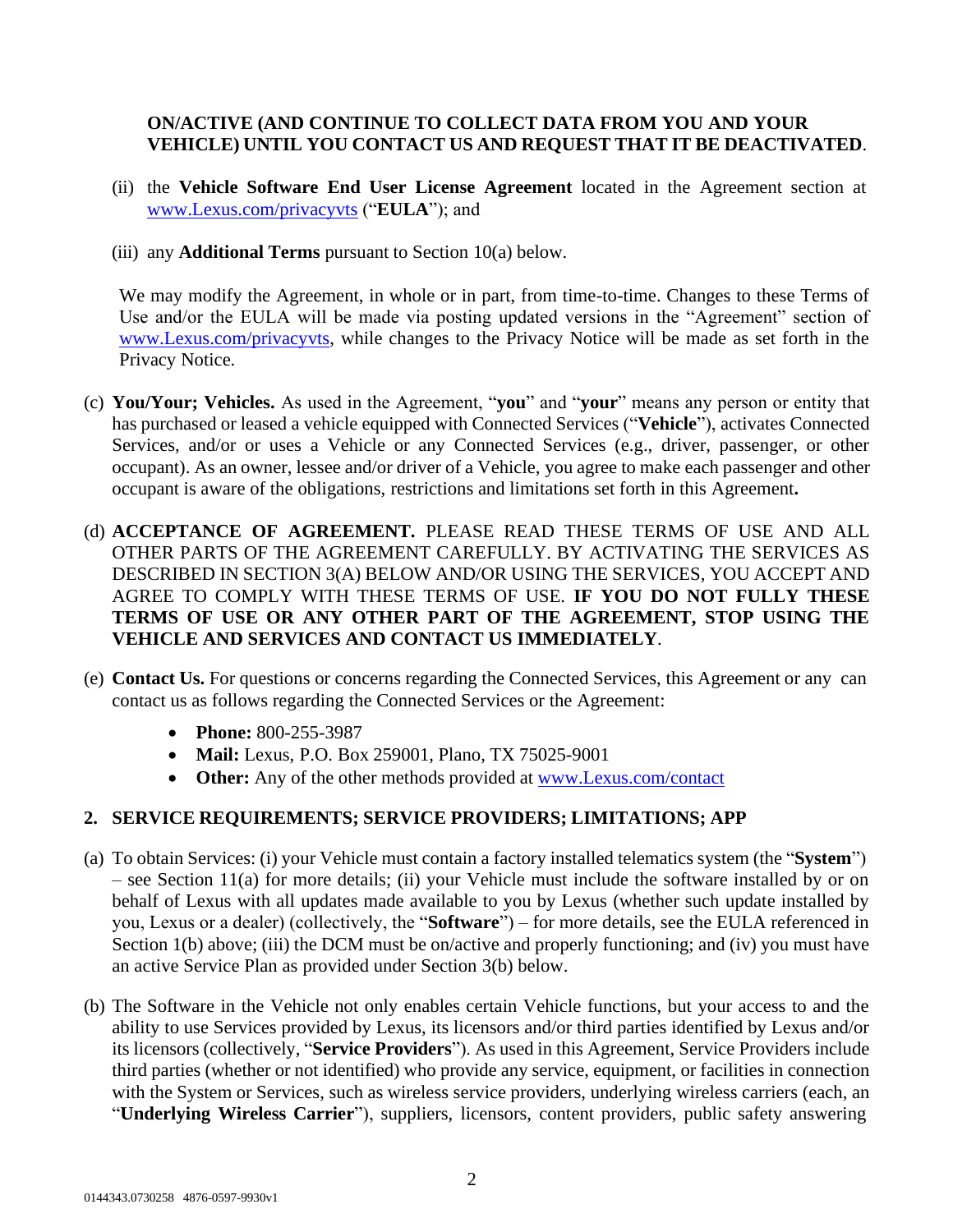points, emergency responders and similar providers (e.g., police, fire, and ambulance), towing companies, distributors, and dealers.

- (c) The Services may not work if: (i) the System or Software has been modified or tampered with, or with devices plugged into the vehicle electrical system or diagnostic port; (ii) the Vehicle is not compliant with government regulations and law; (iii) the System is damaged in a way that restricts Services, wireless communication, or GPS signals; or (iv) for any of the other reasons specified in the Agreement. Further, the Services may fail, or be delayed, due to acts of nature, or forces or causes beyond our reasonable control, including but not limited to weather conditions and the results thereof, public utility failure, acts of war, government actions, terrorism, civil disturbances, wireless network congestion or system failures including internet, computer, telecommunication, or other system failures.
- (d) **App.** Some of the Services are enabled or supported through our App. You acknowledge and agree that the availability of these Services and our App is dependent on the third-party from whom you downloaded the App – e.g., the Apple iTunes, Google Play, or such other application store compatible with your wireless device (each, an "**App Store**"). You further acknowledge and agree: (i) these Terms of Use are between you and us and not with the App Store; (ii) the App Store is not responsible for: (A) the App, Services or Service Content (as defined below); (B) any maintenance, support services, and warranty App, Services or Service Content; or (C) addressing any claims relating to App, Services or Service Content (e.g., product liability, legal compliance or intellectual property infringement); (iii) you will pay the fees (if any) charged by the App Store in connection App; (iv) to comply with, and that your license to use the App is conditioned upon your compliance with, all applicable App Store terms and conditions; and (v) the App Store (and its subsidiaries) are intended third-party beneficiaries of these Terms of Use and have the right to enforce them directly against you.

# **3. SERVICES ACTIVATION; SERVICE PLANS**

- (a) You accept the Agreement and your Services activate when you (**or any other individual using, occupying or having access to the account for the Vehicle**) do any one or more of the following: (i) signify acceptance of these Terms of Use or any other part of the Agreement, including via ink signature, electronic signature (including clicking through, checking a box or otherwise accepting any part of the Agreement via our Website or App); (ii) activate any of the Services via a dealership, a telephone or online agent, our App or Website; (iii) use or accept the benefits of any of the Services; (iv) use a Vehicle, unless the DCM and all of the Services to the Vehicle have been previously deactivated.
- (b) Certain new Vehicles come with a trial subscription Service Plan to all or some Services. For all other Vehicles, you can obtain the Services by subscribing to an available Service Plan via the App or Website, by contacting us or through other options we may make available to you from time-to-time. You may terminate your Service Plan (whether during a trial or otherwise) as provided in Section 7 below. We may terminate your Service Plan or any of the Services at any time as provided in Section 8 below.

# **4. PAYMENT FOR YOUR SERVICES**

(a) **Trial Subscriptions.** If converting your trial subscription to a paid Service Plan, you are responsible to pay for your Services by credit card, debit card, or automated clearinghouse ("**ACH**") transaction.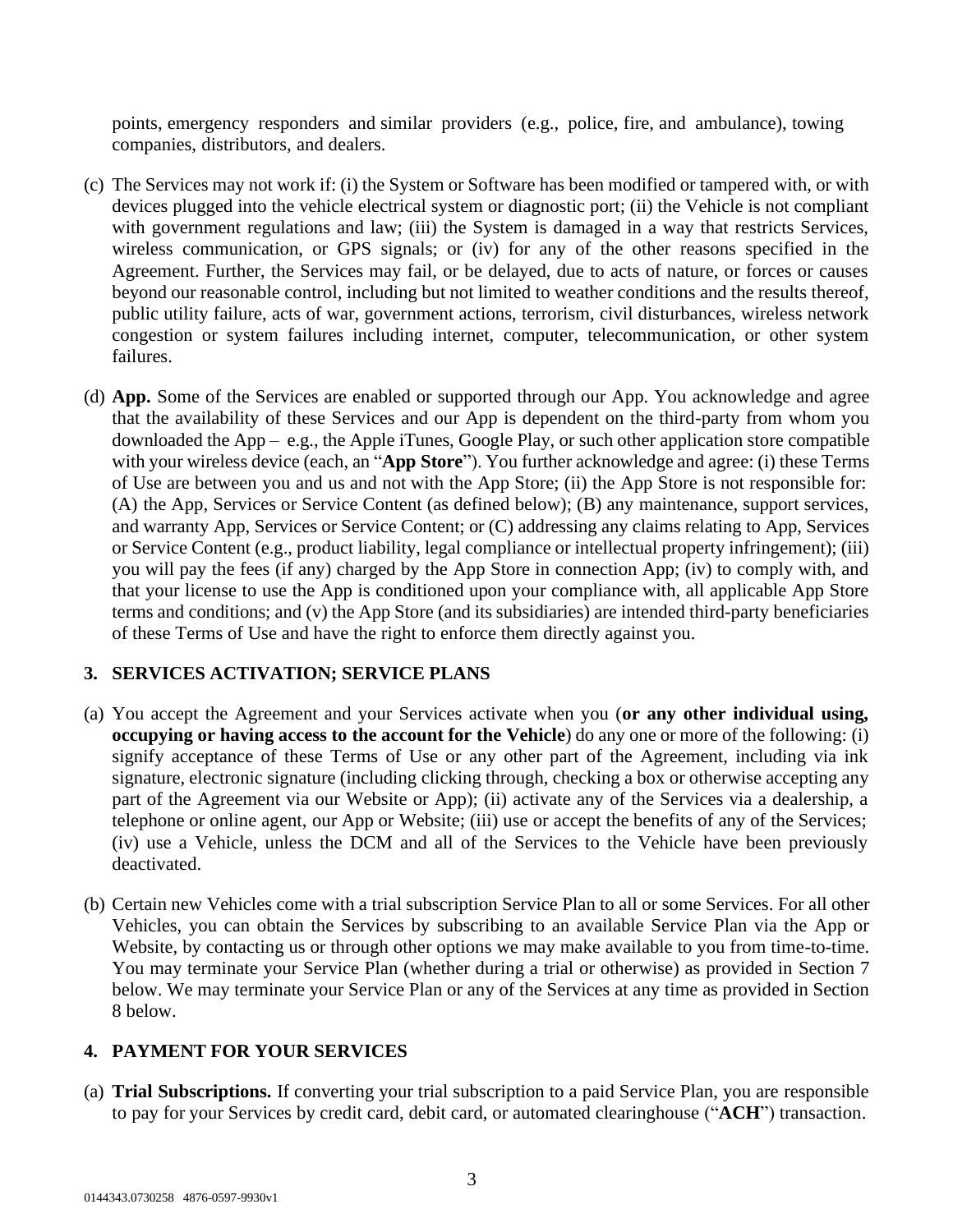In certain instances, as a condition to receiving a free trial subscription Service Plan, we may require you to provide a valid credit or debit card account during enrollment or activation. In such instances upon expiration of the applicable trial subscription for your Service Plan, if we have a valid form of payment on file for you, we may automatically charge your account for the applicable service fees according to the payment schedule associated with your Service Plan and payment is due in advance unless you or we have previously cancelled/terminated the Service Plan. To cancel or terminate a trial subscription, please call us at (800) 255-3987.

- (b) **Automatic Renewal Conditions – Annual.** If you provide your credit or debit card number and you choose to subscribe to a Service Plan with the annual payment option ("**Annual Plan**"), you authorize us to automatically renew the Service Plan for successive one-year periods on each Renewal Date for your Annual Plan by charging the then current annual subscription fee to your account unless you cancel your subscription prior to the applicable Renewal Date by calling us at (800) 255-3987.
- (c) **Automatic Renewal Conditions – Monthly.** If you provide your credit or debit card number and you choose to subscribe to a Service Plan with the monthly payment option ("**Monthly Plan**"), you authorize us to automatically renew the Service Plan for successive one-month periods on each Renewal Date for your Monthly Plan by charging the then current monthly subscription fee to your account unless you cancel your subscription prior to the applicable Renewal Date by calling us at (800) 255-3987.
- (d) **Renewal Dates.** Depending on your Service Plan, the "**Renewal Date**" is:
	- (i) *Annual Plans*: typically, the date that is one (1) year after the date when your Annual Plan subscription began and the corresponding date for each successive year thereafter; and
	- (ii) *Monthly Plans*: depending on your Vehicle, your renewal date will be either: (A) the date each month that is one month after the date when your monthly subscription began; or (B) the first of each month. If your Renewal Date is the first of each month, and your paid subscription enrollment date occurs on the 29th, 30th or 31st of a month, your first bill will pro-rate to the beginning of the next month (1-3 days later) and then your subscription will renew on the 1st of every month thereafter. You may determine which option applies to your Vehicle by calling us at (800) 255- 3987.

Please note that the annual or monthly authorization you provide to charge the subscription fee will remain in effect until your Service Plan is cancelled or terminated. Upon cancellation of your Service Plan (see Section 7 below), the refund policy set forth in Section 9 below will apply.

# **5. TAXES AND OTHER CHARGES**

- (a) You agree that you are solely responsible for and will pay all taxes, fees and surcharges set by the government and charged to you by us ("**Taxes**"). The amount of Taxes is subject to change without notice. Taxes are not included in but are added to the cost of your Service Plan. However, for the period of any free trial subscription to a Service Plan, we do not charge you for Taxes.
- (b) You are responsible for directly paying Service Providers and others any fees or charges incurred for services furnished by such providers (emergency medical services, towing fees, etc.) except to the extent the fees or charges are expressly covered under your Service Plan.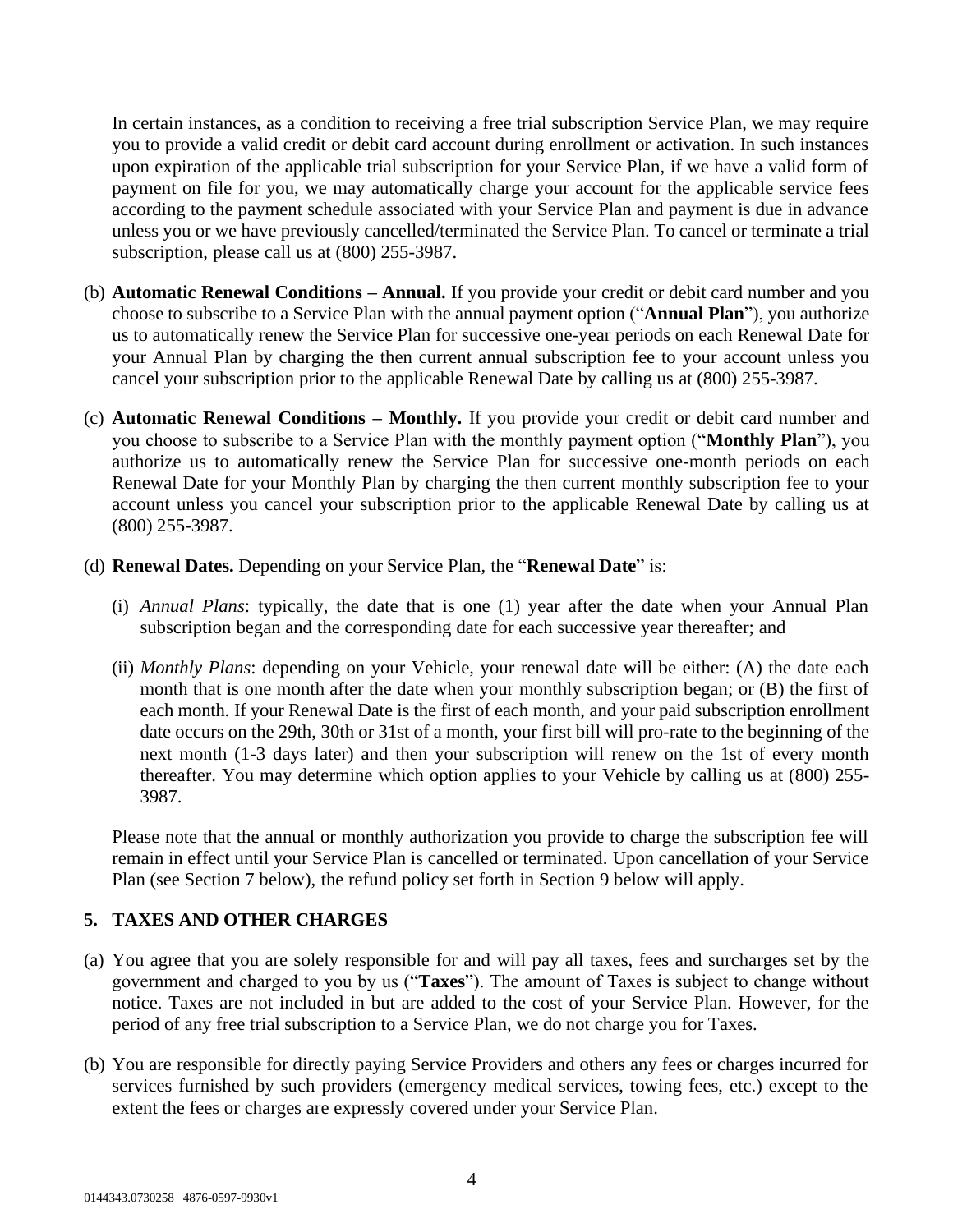## **6. PAYMENT DISPUTES**

The price of your Service Plan may change over time. On the expiration date of your Service Plan, unless we allow otherwise, your Service Plan charge will reflect the rates then in effect for the applicable Services. Except as prohibited by law, if you object to any fees or charges for Services billed by or through us, you must tell us in writing within 30 days of the date of the invoice or other billing notice. If you fail to object within that time period, YOU WAIVE THE DISPUTE.

# **7. YOUR RIGHT TO CANCEL; NO TRANSFERS**

- (a) **Cancellation**. You can cancel your trial subscription or paid Service Plan by calling us at (800) 255- 3987 and telling a customer care agent you want to cancel your Service Plan. If you request cancellation of your Service Plan, the effective date of the cancellation (the "**Deactivation Date**") will depend on your Service Plan and the technology in your Vehicle. Generally:
	- (i) *Annual Plans*: the Deactivation Date will be on or about the day you request cancellation.
	- (ii) *Monthly Plans*: the Deactivation Date will be either the last day of your monthly subscription period (i.e., the day prior to your Renewal Date) or, for certain Vehicles with legacy technology ("**Legacy Tech Vehicles**"), within forty-eight (48) hours of your cancellation request unless you request a future cancellation date. As noted in our refund policy in Section 9 below, we do not issue refunds upon early cancellation of Monthly Plans. As such, if you have a Legacy Tech Vehicle and wish to ensure that you receive Services through the entirety of your then-current Monthly Plan, discuss options with the customer care agent (which may include future dating cancellation to the day prior to your Renewal Date).
	- *(iii)Legacy Multi-Year Plans:* though we no longer offer new multi-year Service Plans ("**Multi-Year Plans**"), if you have a legacy Multi-Year Plan, the Deactivation Date will be on or about the day you request cancellation.
- (b) **DCM**. If you cancel your Service Plan, we have the right (but, unless you ask us to, not the obligation) to turn off your DCM as of the effective date of cancellation. Once your DCM is turned off, the Vehicle will not send any data to Lexus. Depending on the connectivity to your Vehicle, your DCM may deactivate immediately, or it may take up to several days.
- (c) **No Transfers.** You cannot transfer your Service Plan to another Vehicle. If you sell your Vehicle or terminate your lease during the term of the Service Plan, you must cancel your Service Plan by contacting us at (800) 255-3987. You remain responsible for all charges for your Service Plan until you cancel the Service Plan (even if you no longer own, lease, or otherwise have access to the Vehicle). The new owner of the Vehicle cannot assume or take over your Service Plan. We reserve the right to cancel your Service Plan once notified of the sale of your Vehicle, by you, a person authorized to act on your behalf, a dealer, or new owner.

# **8. OUR RIGHT TO CANCEL OR SUSPEND SERVICES**

(a) **Without Cause.** Neither the Service Plan nor Services are guaranteed to be available at all times. We may terminate your Service Plan or any the Services for any reason, including the elimination of the type of Service Plan you have, our inability to maintain any of the Services, the termination of an agreement with a Service Provider, etc. If we terminate your Service Plan or any of the Services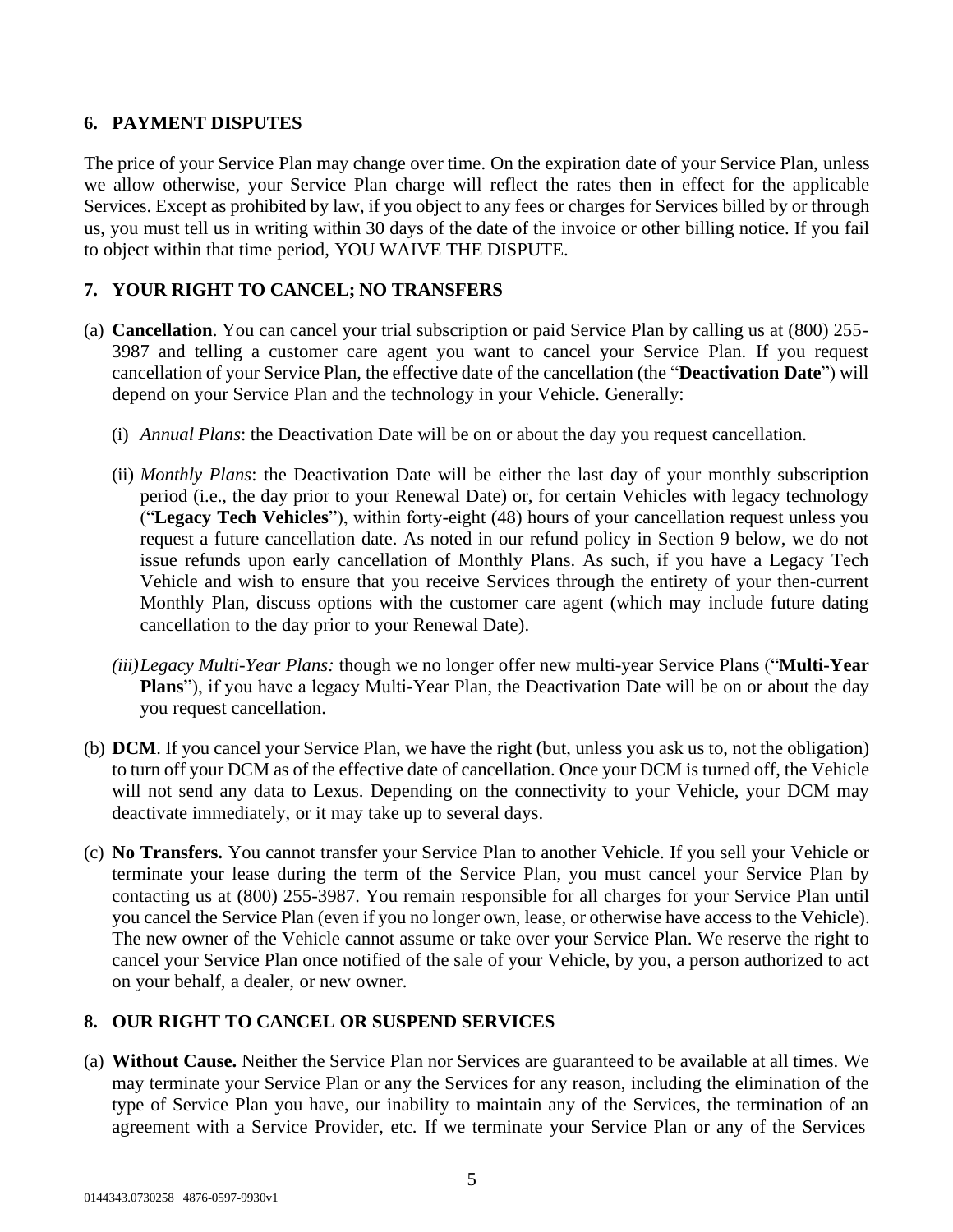without cause (due to no fault on your part), we will give you notice 30 days prior to the effective date of termination. This means that we can decide to cease providing some or all of the Services to you at any time and for any reason, even for reasons unrelated to you or your account with us. In such a case, the refund policy in Section 9 below will apply.

- (b) **With Cause.** We may terminate your Service Plan or, or any or all of the Services, without prior notice to you for any good cause. This means, for example, we can terminate your Service immediately if you breach any part of this Agreement, do not pay amounts that are due to us or one of our Service Providers, interfere with our efforts to provide Services, interfere with our business or if you use the Services for illegal or improper purposes. In such case, you will not have any right to have your Services reactivated, even if you cure any of these problems. We may, in our sole discretion, allow reactivation of your Service Plan and/or all of some of the Services
- (c) **Suspensions.** We may temporarily suspend your Service Plan, or any or all of the Services, for any reason (scheduled maintenance, security threats, software errors, disputes with Service Providers, etc.), including any of the reasons permitting termination under by Section 8(a) or Section 8(b) above. In these instances, we will use commercially reasonable efforts to notify you of the reason and anticipated duration of the suspension.

## **9. REFUNDS TO YOU**

If you have a paid Service Plan (e.g., not a trial subscription) and it is terminated by either Lexus or you, the following refund policy applies:

- (a) **Annual Plans.** we will refund (typically, on a *pro rata* basis) the applicable account holder any amounts paid in advance that covers the period of time after Service Plan and/or Services actually terminates (a "**Pro Rata Refund**").
- (b) **Monthly Plans.** If you have a Monthly Plan, we will not issue you a refund. Your Service Plan subscription will, however, continue to be active through the end of your then current subscription month (as noted in Section 7 above, you must request a future cancellation date if you have a Legacy Tech Vehicles).
- (c) **Multi-Year Plans.** If you have a legacy Multi-Year Plan, we will issue a Pro Rata Refund.
- (d) **Refunds.** Except as provided below, if: (i) you have provided us with your credit or debit card number, we will credit the amount of your refund to the card account you originally used to purchase the Service Plan; or (ii) there is no valid credit/debit card number on file, the card number on file for your account is different from the card against which the purchase was originally made or you paid using ACH, we will send you a check via U.S. mail to the address we have on file for you in the amount to be refunded.
- (e) **Exceptions.** You are not entitled to, and we will not issue, any refund if we terminate or suspend the Service Plan, or any or all of the Services, for cause (see Section 8(b) above) or for any other breach of this Agreement by you.

# **10. ADDITIONAL TERMS; MODIFICATION TO TERMS OR SERVICES**

(a) **Additional Terms.** We reserve the right to provide you with operating rules or additional terms that may govern your use of our Services generally, unique aspects of our Services, or both ("**Additional**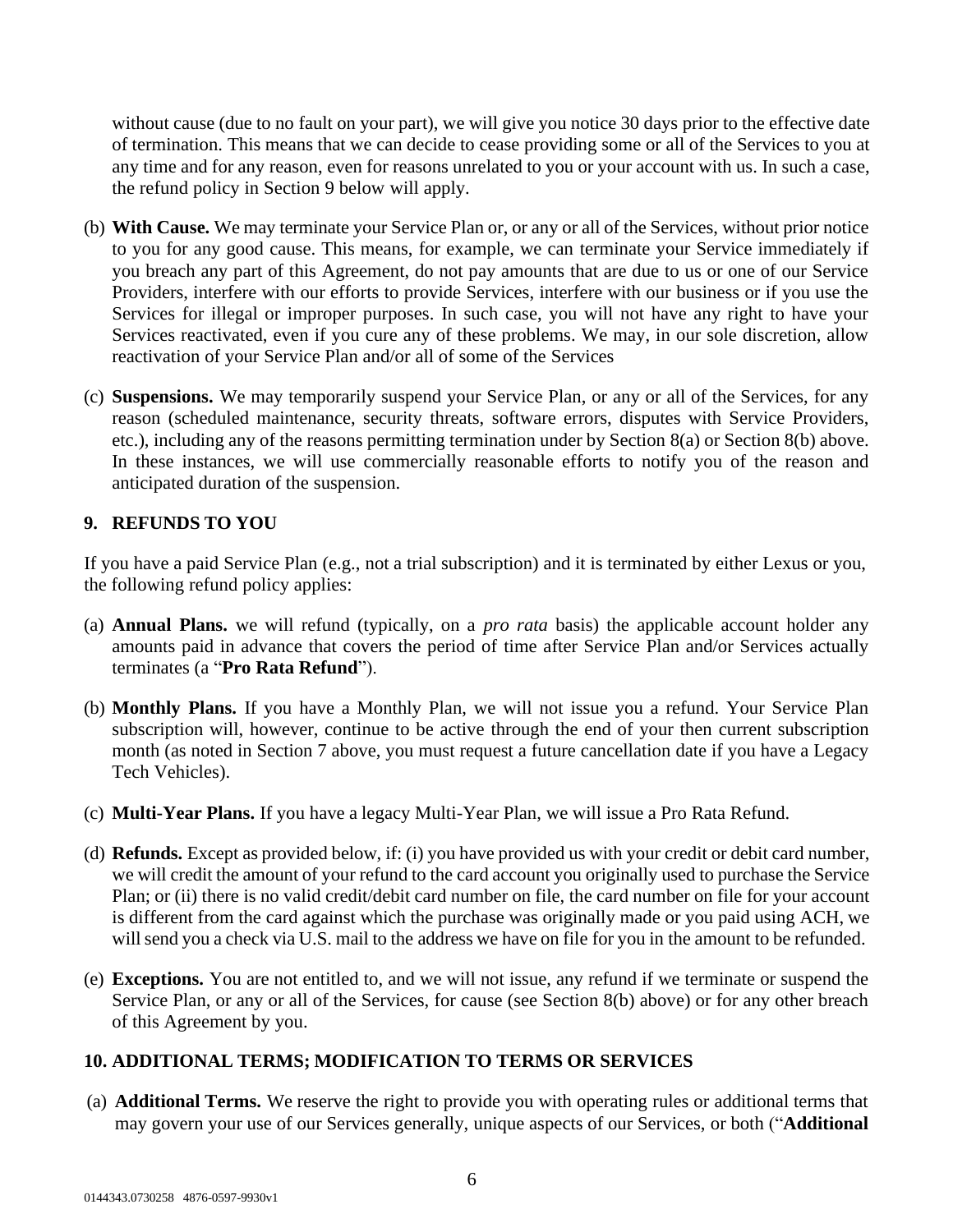**Terms**"). For purposes of these Terms of Use, Additional Terms are defined to include any terms set forth in the vehicle's Owner's Manual and similar documents, as well as any specific terms for the Services posted in the Agreement section of [www.Lexus.com/privacyvts.](http://www.lexus.com/privacyvts) To the extent any Additional Terms conflict with these Terms of Use or other parts of the Agreement, the Additional Terms will control.

- (b) **Modification to Terms of Use/Services.** We reserve the right in our sole discretion and at any time and for any reason, to amend, change or modify these Terms of Use. We also reserve the right in our sole discretion and at any time and for any reason, to amend, change or modify or discontinue any aspect or feature of our Services. This includes Services provided directly by us, as well as Services provided or supported by Service Providers (such as third party applications available via the App or the multimedia equipment in the Vehicle). The notice we provide you of such changes will vary based on the nature of the change. For instance, we will notify you of changes to the Terms of Use, by posting a revised version in the App, in the Agreement section of [www.Lexus.com/privacyvts,](http://www.lexus.com/privacyvts) and/or in other relevant parts of the Website. For changes to the Services, and certain changes to the Terms of Use (such as changes we believe materially affect your rights under this Agreement), we will provide you notice via email or other written notice, through the App and/or through the multimedia equipment in the Vehicle. The effective date of the applicable change will be as set forth, as applicable, in the revised Terms of Use or the other notice we provide you. IF YOU DO NOT AGREE WITH ANY SUCH CHANGE, YOUR SOLE RECOURSE IS TO CANCEL YOUR SERVICE PLAN AND THE SERVICE. Your continued access or use of the Services after our notice indicates your acceptance of the change(s).
- (c) YOU UNEQUIVOCALLY ACKNOWLEDGE AND AGREE THAT: (I) THE AVAILABILITY OF SERVICES WILL VARY ON A NUMBER OF FACTORS BOTH WITHIN AND OUTSIDE OF OUR CONTROL; AND (II) YOU ARE NOT RELYING ON THE AVAILABILITY OF ANY OR ALL OF THE SERVICES IN CONNECTION WITH YOUR PURCHASE, LEASE OR OTHER USE OF THE VEHICLE.

# **11. WIRELESS/GPS TECHNOLOGY; SERVICE AVAILABILITY**

- (a) **Wireless/GPS Technology.** The System use digital wireless telecommunications technology and GPS technology to enable to the Services and Software via third party wireless networks, satellites, and related infrastructure (collectively, "**Wireless/GPS Technology**"). The Wireless/GPS Technology is outside of our control, has changed over time and will continue to do so. These changes can result in the obsolescence of all or some of the Wireless/GPS Technology related to the Vehicle. Changes to the Wireless/GPS Technology incorporated in your Vehicle can result in our inability to provide the Services. For instance, as noted in Section 11(b) below, changes to the underlying technology of a wireless network can result in the cancellation of Services. Generally, if changes occur to the Wireless/GPS Technology used by the System, we will notify you of the effective date of cancellation and any applicable changes as provided in Section 10(b) above.
- (b) **Service Availability.** The specific Wireless/GPS Technology included will vary depending on the Vehicle make and model year. Accordingly, not all Services are available on all Vehicles or in all geographic locations. For information on Services available in a Vehicle, please review your Vehicle's owner's manual, visit our Website, or consult your dealership. Also, note that Services for Vehicles may be limited, or not work, outside of the continental United States, Alaska, and Hawaii. Services may not be renewed if the Vehicle has left the continental United States, Alaska, or Hawaii.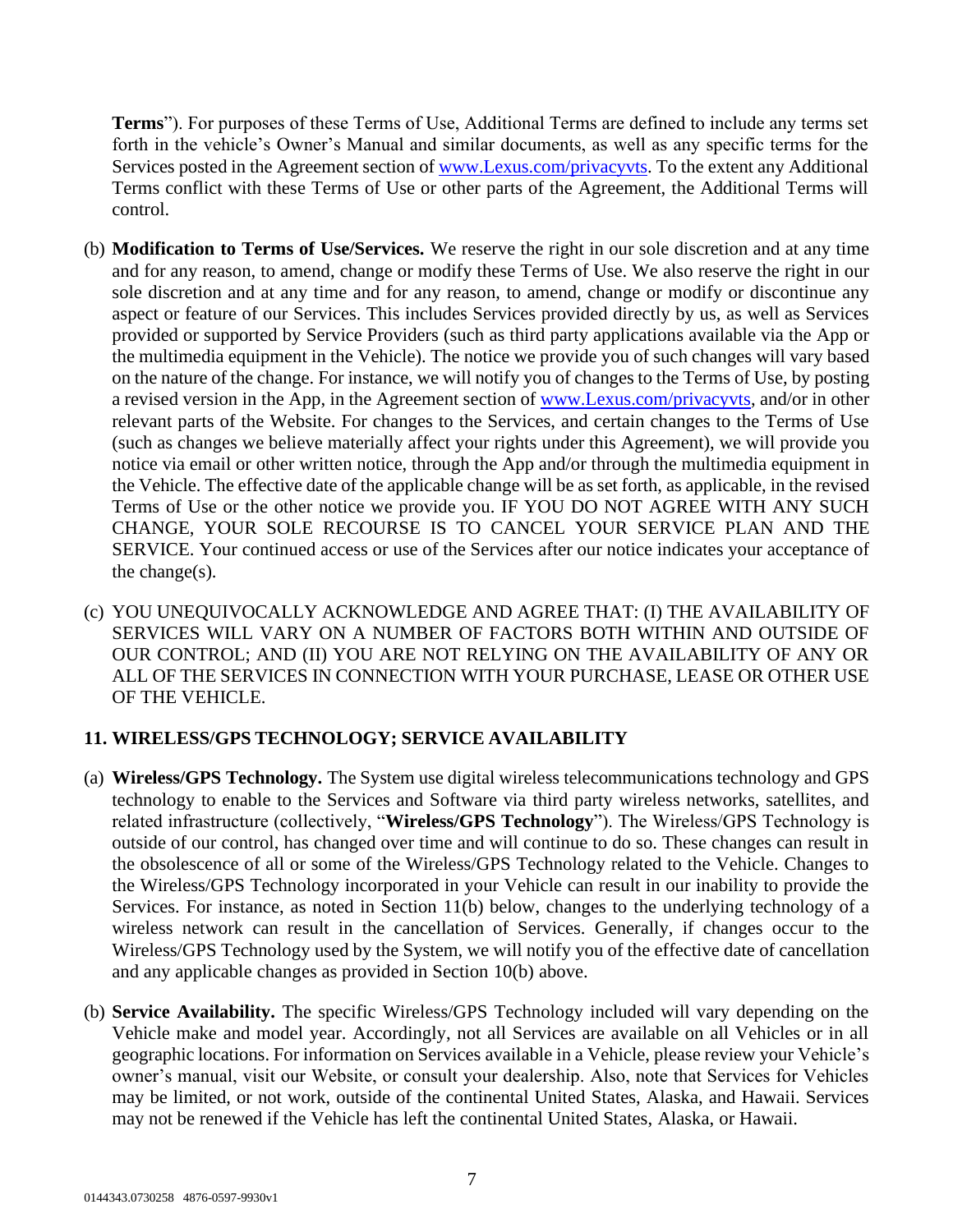(c) **Notice of Verizon CDMA/3G Sunsetting.** Verizon will be retiring its CDMA/3G network technology by the end of 2022. As a result, the Lexus and Lexus vehicles that rely on this network technology for their Services will lose several features and have limited functionality in their telematics capabilities as of November 1, 2022 ("**Affected Features**"). A list of the affected Vehicles and Affected Features for each vehicle is provided in Appendix 1 (Affected Vehicles and Affected Features by Verizon CDMA/3G Sunsetting). You understand and agree that if you own one of the affected Vehicles, your Services will no longer have the Affected Features as of November 1, 2022.

### **12. INTELLECTUAL PROPERTY; LICENSES; RESTRICTIONS**

- (a) **Ownership.** Our Services and associated content (and any derivative works or enhancements of the same) including, but not limited to, all text, illustrations, files, images, scripts, graphics, photos, sounds, music, videos, information, content, materials, products, services, URLs, technology, documentation, and interactive features included with or available through our Services or Software, and all intellectual property rights to the same, including, without limitation, all trademarks, service marks, trade names and trade dress that may appear in our Services (collectively, the "**Service Content**") are owned by us, our affiliate, our licensors and/or the Service Providers.
- (b) **Limited License.** The Services have not been and are not being sold to you. Rather, subject to compliance with the Agreement, you are granted a limited, non-exclusive, and revocable license to use the Services solely as we or the Service Providers make the same available by through the System and/or Software. Except for the limited use rights granted to you in these Terms of Use, you do not and shall not acquire any right, title or interest in the Services or any Service Content. Any rights not expressly granted herein or in any Additional Terms are expressly reserved.
- (c) **Restrictions.** The Services and Service Content are provided for your personal, non-commercial use only – you may not license, lease, sell, resell, have licensed, have leased, have sold or resold, or otherwise transfer or convey any of the same for any purpose. When using the Services or Services Content, you agree to comply with all applicable federal, state, and local laws including, without limitation, copyright law. Except as expressly permitted in these Terms of Use or other parts of the Agreement, or as Lexus or an applicable Service Provider may expressly otherwise permit, you may not use, reproduce, duplicate, distribute, create derivative works based upon, publicly display, publicly perform, publish, transmit, or otherwise exploit the Services or Service Content for any purpose whatsoever without obtaining prior written consent from Lexus or the applicable Service Provider.

# **13. INFORMATION ABOUT CERTAIN SERVICES**

(a) **Automatic Collison Notification; Emergency Assistance Button.** When we receive an emergency signal from your Vehicle via the "SOS" button, we will typically first attempt to verify your emergency, and then if appropriate, contact third party emergency responder Service Providers to respond to your emergency. You understand that we cannot assure you, or make any guarantees, about the manner or timeliness of such Service Provider response or even whether the Service Provider will in fact respond to your emergency at all. YOUR VEHICLE HAS TO HAVE A WORKING ELECTRICAL SYSTEM (INCLUDING ADEQUATE BATTERY POWER) AND BE IN WIRELESS NETWORK COVERAGE FOR THE AUTOMATIC COLLISION NOTIFICATION AND SOS FEATURES TO OPERATE.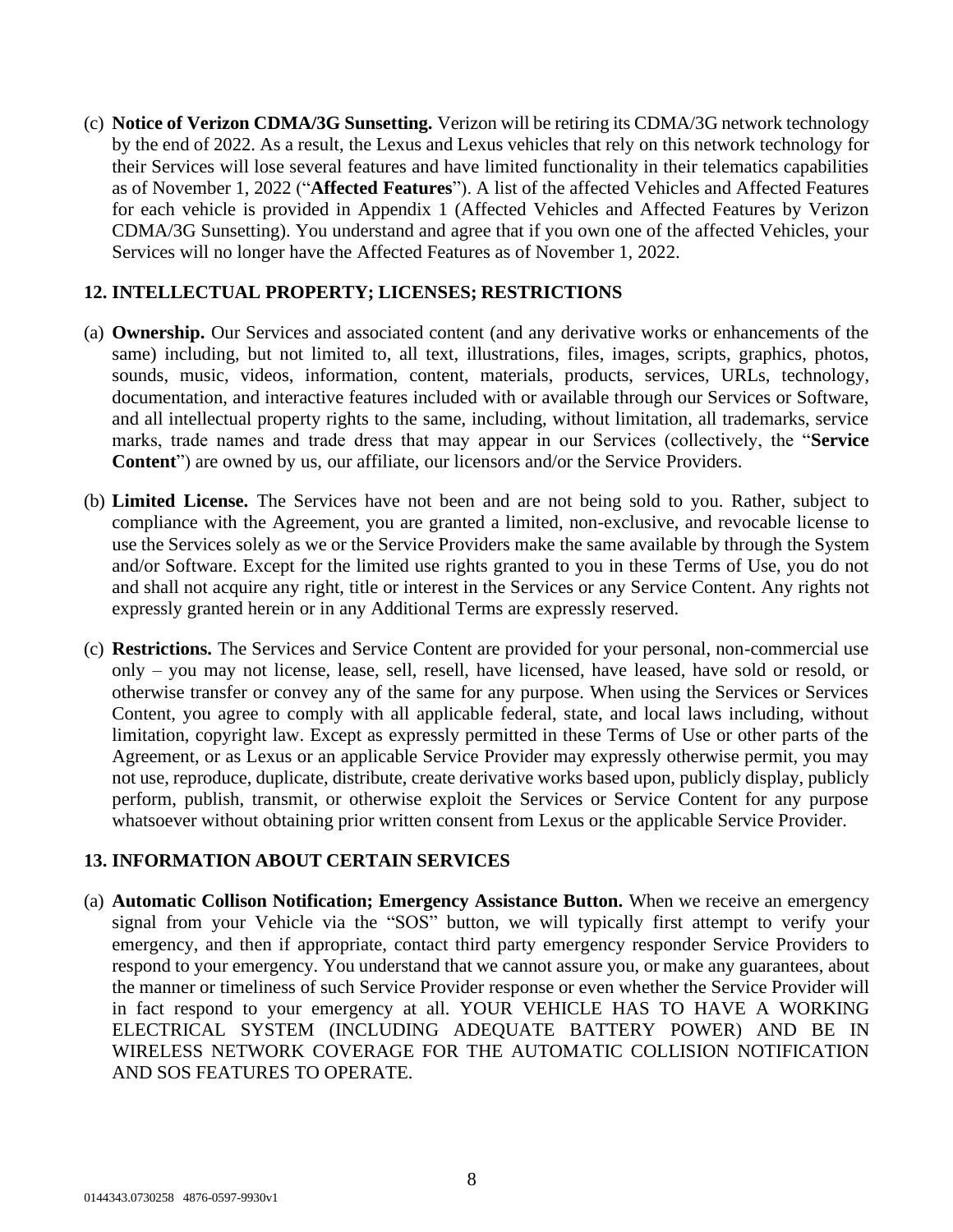- (b) **Stolen Vehicle Locator.** If your Vehicle is stolen, we can try to locate it. Before we try to locate it, you will need to file a stolen vehicle police report with the local authorities and be able to verify your identity to us. We will only provide location information about stolen Vehicles to the police. We may place time limits on how long we will attempt to locate your Vehicle – ask for details. We also are not required to try to find your Vehicle for the purpose of locating a person. We reserve the right to refuse to provide this service in our discretion, including to anyone, including anyone other than you, a government entity pursuant to a valid court order or other official governmental action, or one of our affiliates in connection with the leasing or financing of your Vehicle.
- (c) **Location of Your Vehicle in Connection with Lease/Finance.** If you lease or finance your Vehicle through us or one of our affiliates, and you have materially breached any of the terms of the agreements governing such lease or finance, we may use the Services to locate you or the Vehicle for the purpose of communicating with you and/or recovering the Vehicle. YOU EXPRESSLY CONSENT TO OUR USE OF THE SERVICES IN THIS MANNER.
- (d) **Remote Start.** You must ensure that the Vehicle is parked and in the proper gear, under conditions that make it safe to start the engine, as well as to ensure that starting the Vehicle remotely will not violate any regulation, ordinance, or other law applicable to the location of the Vehicle at time of activation. Laws in some communities may restrict the use of the features that remotely start the Vehicle's engine. For example, some laws may require a person using the Remote Start feature to have the Vehicle in view when doing so or limit the length of time a vehicle engine may idle. Please check local and state regulations for requirements and restrictions on remote starting of vehicles and engine idling time. We may require a PIN to utilize this Service and you authorize us to assist anyone who provides us your PIN.

### (e) **Advance Drive System.**

- (i) Certain Vehicles are equipped Advance Drive System ("**ADS**") Service, which includes the following:
	- A. "**Driver Assistance**" features which use various technologies to propose and execute on certain driving maneuvers, including vehicle steering, performing lane changes, managing speed, and merging with and diverging from traffic. ADS relies on a system of interior and exterior cameras, GPS, radar, and Light Detection and Ranging ("**LiDAR**") to evaluate the vehicle's surroundings and to propose and perform these driving maneuvers under specific traffic conditions on select roads and highways.
	- B. "**Driver Safety**" features which help improve safety and vehicle control. Using interior camera and sensors, the features monitor the status of the driver (e.g., including driver posture, facial activity, steering wheel grip, seat belt worn etc.) to ascertain whether the driver is paying attention to the road and the vehicle's surroundings. The features include Driver Emergency Stop Assist and Emergency Brake Support which are intended to halt the vehicle's operation after detecting certain unsafe driver behavior.
- (ii) To receive the full benefits of ADS:
	- A. You must have and maintain the appropriate subscription to ADS. Additional information on oursubscriptions is available in the App, on our Website or by contacting us as provided above.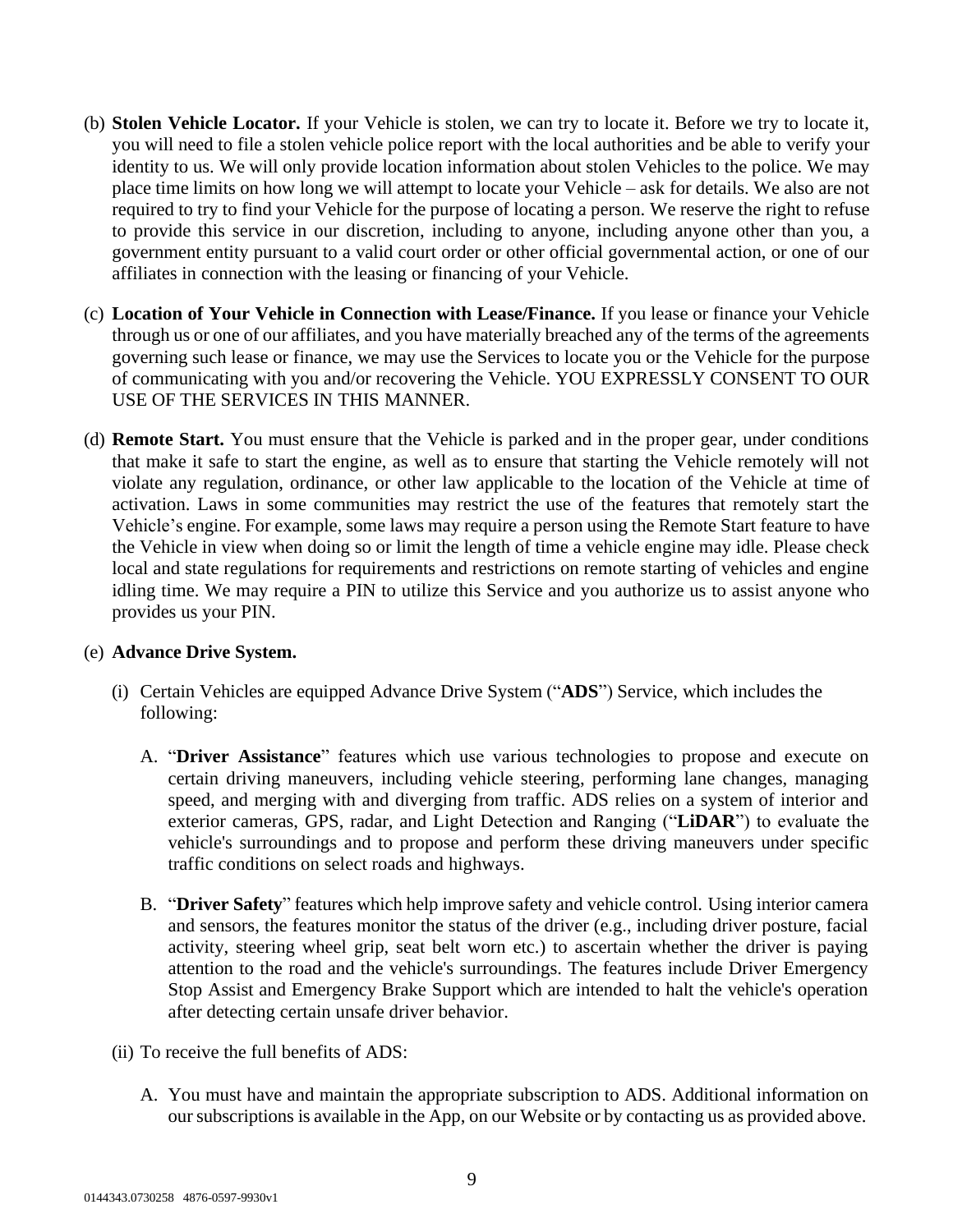- B. Cameras, radar, LiDAR, and sensors must be operational and unimpaired by debris or weatherrelated elements.
- C. Each driver of the vehicle must be attentive and unimpaired (eyes opened, looking ahead, not distracted, upright posture, hands on steering wheel, seat belt buckled, etc.).
- D. Traffic and road conditions must be appropriate for Advanced Drive use. The system may not operate as intended on newly established roads, intersections, roads without lanes, sharp curves, or grades.
- (iii) If your vehicle is equipped with ADS, you expressly acknowledge and agree:
	- A. **ADS is not an autonomous driving system. The driver of the Vehicle is at all times responsible for the Vehicle's operation and must always maintain awareness of the road conditions, traffic, and surroundings.**
	- B. Advanced Drive may only be used on vehicle-only roads and highways supported by high definition and/or Teammate maps. The system may not operate properly where bicycle and pedestrian traffic are present.
	- C. Inclement weather and other factors may make it unsafe to use ADS (for example, slippery roads, poor visibility, extremely low temperatures, and other unsafe road conditions). In these instances, the systems cameras, sensors, and other equipment may not operate correctly or may be impaired. The driver is solely responsible for determining whether using ADS in a given instance is appropriate.
	- D. ADS may not operate properly: (1) if the driver's eyewear, masks, or other items obstruct or interfere with the Driver Safety features; or (2) near places with strong radio waves (e.g., TV towers, broadcast stations). The system may not detect certain traffic signals, bus lanes, draw bridges, construction zones or road intersections. In addition, the system cannot detect ground unevenness or cargo protruding from surrounding vehicles. The driver must manually operate or be prepared to take control of the vehicle in these circumstances.
	- E. Certain federal, state, or local regulations may affect the operation of ADS, including laws against hands-free driving, or use of HOV or express lanes. The driver is solely responsible for ensuring use of ADS complies with all applicable laws, rules, and regulations.

# **14. SERVICE PROVIDERS AND THIRD PARTY BENEFICIARIES**

We work with many different companies, individuals, and government entities to provide you with your Services, all of which are defined in this Agreement as Service Providers. Each Service Provider involved in delivering the Services, including each Underlying Wireless Carrier and App Store, is an intended thirdparty beneficiary of the protections of under this Agreement. This Agreement does not give you any rights against any of the Underlying Wireless Carriers or other Service Provider, or any App Store. The disclaimers, warranties, limitations of liability and other protections of this Agreement extend to these third-party beneficiaries.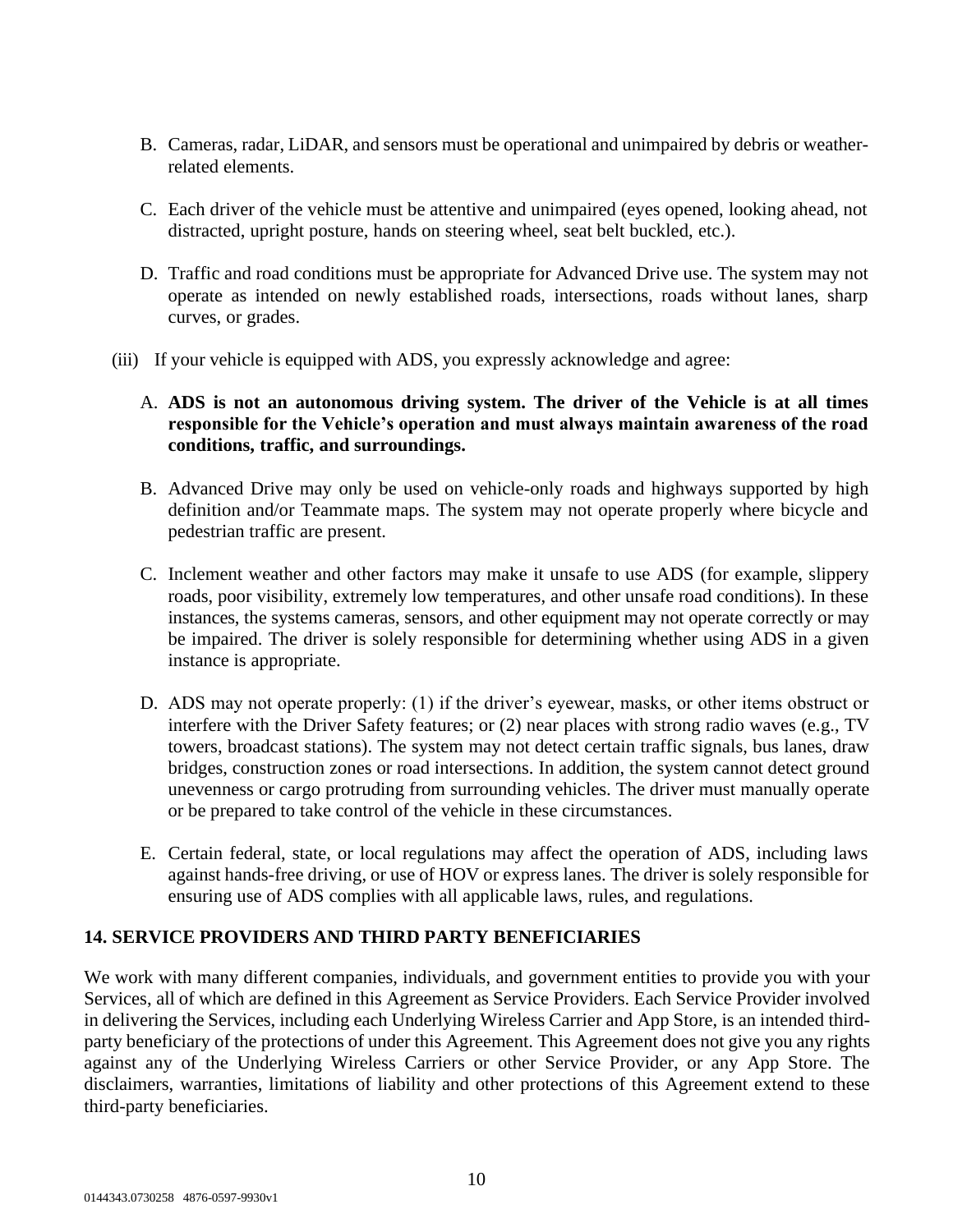# **15. YOUR DUTIES AND RESPONSIBILITIES**

- (a) It is your responsibility to make sure your vehicle and your System are working. You can always press the "**SOS**" button to confirm that your System is active. If the light next to the SOS button is red or off, this means that your System is not functioning properly or is inactive and should be checked by a dealer.
- (b) YOU ARE SOLELY RESPONSIBLE FOR ANY USE OF THE SERVICES IN YOUR VEHICLE, EVEN IF YOU ARE NOT THE ONE USING IT, AND EVEN IF YOU LATER CLAIM THE USE WAS NOT AUTHORIZED. YOU ARE ALSO SOLELY RESPONSIBLE FOR THE SERVICES REQUESTED BY YOU, OR BY ANYONE USING YOUR VEHICLE. YOU ARE SOLELY RESPONSIBLE FOR PROVIDING OF EMERGENCY CONTACT INFORMATION FOR USE BY OUR RESPONSE CENTER IN THE EVENT OF AN AUTOMATIC COLLISION NOTIFICATION. Neither we nor any Service Provider has any obligation to inquire about the authority of anyone using your Vehicle. Neither we nor any Service Provider has any obligation to inquire about the authority of anyone using your personally identifiable information that can be used to identify your account to request services for your vehicle. If you or a driver of your Vehicle uses the Services or System to commit a crime or for another improper purpose, you will be responsible for any damages owed by us as a result of such use. You are entirely responsible for any transaction with anyone in connection with your use of the Services and any use that you make of any information received from or through any Services. You act at your own risk.
- (c) When you use the Services, you promise:
	- (i) not to use the Emergency Assistance Button and Roadside Assistance except for actual emergencies and roadside assistance needs;
	- (ii) not to use your Service for any fraudulent, unlawful, or abusive purpose, or in any way that interferes with our provision of Services to our other customers;
	- (iii) not to abuse or do anything to damage our business operations, services, reputation, employees, facilities, or Service Providers;
	- (iv) not to use any content you receive through the Services except as expressly authorized by us;
	- (v) not to resell, copy, store, reproduce, distribute, modify, display, publish, perform, transmit, broadcast, or create derivative works from any content you receive through your Service; and;
	- (vi) not to use any content you receive through your Service for commercial purposes.

If you do any of the items listed above, you agree you will be responsible for any amount anyone else claims from us or applicable Service Providers, plus any expenses, resulting in whole or in part, from that use or your actions.

- (d) You further agree:
	- (i) **Safety.** You are responsible for ensuring safety and compliance with all regulations, ordinances, and other laws applicable to the Vehicle and the use of the Services. You understand and agree that your use of certain Services and/or Service Content while operating a motor vehicle (or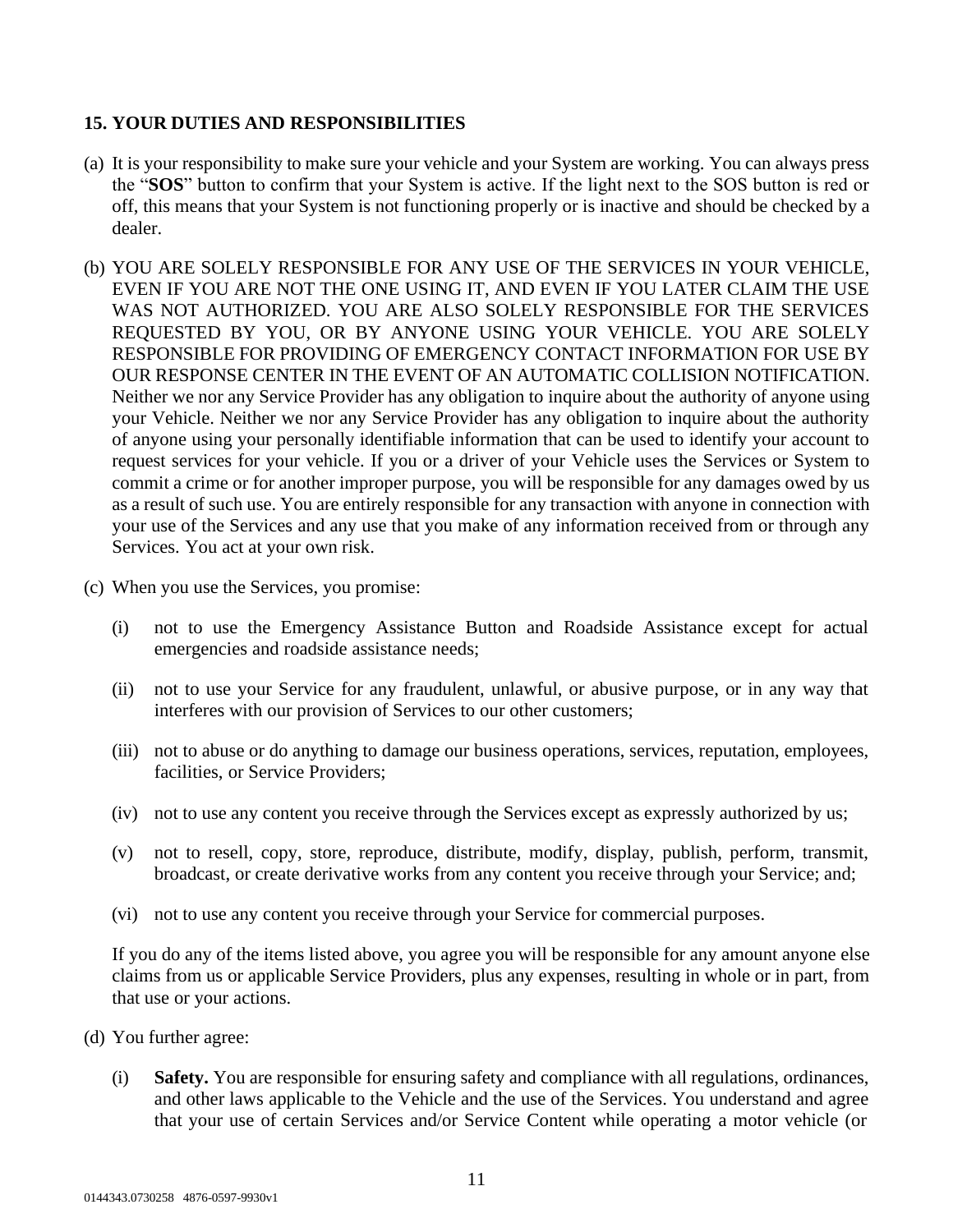during any other activity that requires your attention) may be distracting, dangerous, or prohibited by law. YOU ARE SOLELY RESPONSIBLE FOR YOUR EXERCISING GOOD JUDGMENT, ACTING IN A SAFE AND RESPONSIBLE MANNER, AND OBEYING ALL LAWS AND REGULATIONS AT ALL TIMES. You understand that failing to pay full attention in the operation of the Vehicle or in other activities may cause an accident, damage, injury, death, or other serious consequences. You assume sole responsibility for your use of the Vehicle, Services and Service Content.

- (ii) **Vehicle. You are responsible for your Vehicle insurance.** None of the Services provide your Vehicle insurance or are an insurance product. The payments you make for your Service Plan are not related to the value of your Vehicle or any property in it, or the cost of any injury to or damages suffered by you or anyone else.
- (iii) **Sale or Transfer of the Vehicle.** You are responsible to notify us of a sale or transfer of your Vehicle. We are not responsible for any damages you, the new owner or anyone else may suffer as a result of your failure to do so.
- **16. NO WARRANTIES.** YOU EXPRESSLY AGREE THAT USE OF THE SERVICES, SYSTEM, SOFTWARE AND SERVICE CONTENT: (A) IS AT YOUR SOLE RISK; (B) ARE PROVIDED ON AN "AS IS" AND "AS AVAILABLE" BASIS WITHOUT WARRANTY OF ANY KIND, EITHER EXPRESS OR IMPLIED; AND, WITHOUT LIMITING THE FOREGOING AND TO THE FULLEST EXTENT PERMITTED BY LAW, (C) LEXUS, ITS AFFILIATES, THE SERVICE PROVIDERS, ALL APPLICABLE LICENSORS, ANY UNDERLYING WIRELESS CARRIER, AND ANY APPLICABLE SUPPLIERS (COLLECTIVELY, THE "**ADDITIONAL ENTITIES**") DISCLAIM ANY AND ALL WARRANTIES INCLUDING ANY: (I) WARRANTIES THAT SERVICES, SYSTEM, SOFTWARE AND SERVICE CONTENT WILL MEET YOUR REQUIREMENTS; (II) WARRANTIES CONCERNING THE AVAILABILITY, ACCURACY, SECURITY, USEFULNESS, TIMELINESS, OR INFORMATIONAL CONTENT OF THE SOFTWARE OR SERVICES; (III) WARRANTIES OF TITLE, NON-INFRINGEMENT, MERCHANTABILITY, OR FITNESS FOR A PARTICULAR PURPOSE; (IV) WARRANTIES FOR SERVICES OR GOODS RECEIVED THROUGH OR ADVERTISED OR ACCESSED THROUGH THE SERVICES, SYSTEM, SOFTWARE AND SERVICE CONTENT; (V) WARRANTIES CONCERNING THE ACCURACY OR RELIABILITY OF THE RESULTS THAT MAY BE OBTAINED FROM THE USE OF THE SERVICES, SYSTEM, SOFTWARE AND SERVICE CONTENT; (VI) WARRANTIES THAT YOUR USE OF THE SERVICES, SYSTEM, SOFTWARE AND SERVICE CONTENT WILL BE SECURE OR UNINTERRUPTED; AND (VII) WARRANTIES THAT ERRORS IN THE SERVICES, SYSTEM, SOFTWARE AND SERVICE CONTENT WILL BE CORRECTED.
- **17. LIMITATION OF LIABILITY.** EXCEPT IN JURISDICTIONS WHERE SUCH PROVISIONS ARE RESTRICTED, YOU AGREE THAT THE ENTIRE LIABILITY OF LEXUS AND THE ADDITIONAL ENTITIES TO YOU OR ANY THIRD PERSON, AND THAT YOUR OR ANY THIRD PERSON'S EXCLUSIVE REMEDY, IN LAW, IN EQUITY, OR OTHERWISE, WITH RESPECT TO THE SERVICES, SYSTEM, SOFTWARE AND SERVICE CONTENT PROVIDED UNDER THESE TERMS OF USE AND/OR FOR ANY BREACH OF THESE TERMS IS SOLELY LIMITED TO THE AMOUNT OF ONE HUNDRED DOLLARS (\$100). EXCEPT IN JURISDICTIONS WHERE SUCH PROVISIONS ARE RESTRICTED, NEITHER LEXUS NOR ANY OF THE ADDITIONAL ENTITIES SHALL BE LIABLE FOR ANY INDIRECT,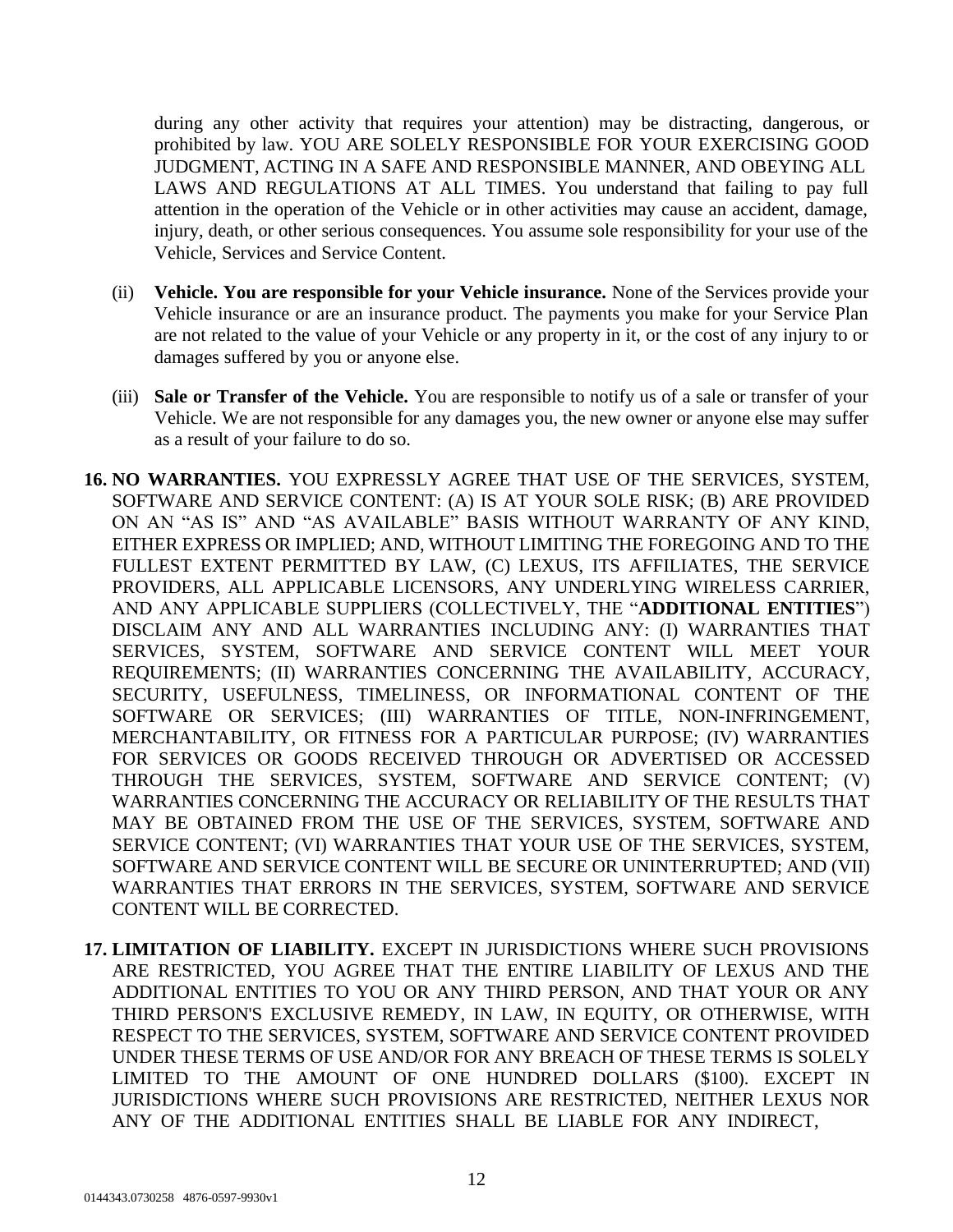INCIDENTAL, SPECIAL OR CONSEQUENTIAL DAMAGES EVEN IF ANY OF THEM HAVE BEEN ADVISED OF THE POSSIBILITY OF SUCH DAMAGES. TO THE EXTENT THAT A STATE DOES NOT PERMIT THE EXCLUSION OR LIMITATION OF LIABILITY AS SET FORTH HEREIN, LEXUS'S AND EACH OF THE ADDITIONAL ENTITIES' LIABILITY IS LIMITED TO THE MAXIMUM EXTENT PERMITTED BY LAW IN SUCH STATES.

- **18. RELEASE/WAIVER OF CLAIMS.** FOR YOURSELF AND ANYONE ELSE CLAIMING UNDER YOU OR ON YOUR BEHALF, YOU AGREE TO RELEASE AND DISCHARGE LEXUS AND EACH OF THE ADDITIONAL ENTITIES, THEIR RESPECTIVE OFFICERS, DIRECTORS, AND EMPLOYEES, AND EACH THIRD-PARTY BENEFICIARY (INCLUDING EACH APP STORE) FROM ALL CLAIMS, LIABILITIES AND LOSSES IN CONNECTION WITH THE SERVICES, SYSTEM, SOFTWARE AND SERVICE CONTENT, INCLUDING, BUT NOT LIMITED TO, CLAIMS FOR PERSONAL INJURY OR PROPERTY DAMAGE ARISING FROM THE TOTAL OR PARTIAL FAILURE OF PERFORMANCE OF THE SERVICES, SYSTEM, SOFTWARE AND SERVICE CONTENT, EVEN IF CAUSED BY OR BASED UPON LEXUS'S OR THE ADDITIONAL ENTITIES' NEGLIGENCE, GROSS NEGLIGENCE, STRICT PRODUCTS LIABILITY, DECEPTIVE TRADE PRACTICES ACT VIOLATIONS, BAD FAITH, OR BREACH OF WARRANTY OR THE MALFUNCTION OF THE SERVICES, SYSTEM, SOFTWARE AND SERVICE CONTENT. YOU AGREE TO WAIVE TO THE FULLEST EXTENT ALLOWED BY LAW, ANY CLAIM FOR DAMAGES OTHER THAN DIRECT, COMPENSATORY DAMAGES AS LIMITED IN THIS AGREEMENT. YOU HEREBY RELEASE AND DISCHARGE LEXUS AND EACH OF THE ADDITIONAL ENTITIES FROM AND AGAINST ANY CLAIMS, DAMAGES, EXPENSES AND LIABILITY ARISING FROM OR RELATED TO ANY INJURIES, DAMAGES, OR LOSSES TO ANY PERSON (INCLUDING DEATH) OR PROPERTY OF ANY KIND RESULTING IN WHOLE OR PART, DIRECTLY OR INDIRECTLY, FROM YOUR USE OF THE SERVICES, SYSTEM, SOFTWARE AND SERVICE CONTENT.
- **19. DISPUTE RESOLUTION & MANDATORY ARBITRATION.** PLEASE READ THIS PROVISION CAREFULLY. IT INCLUDES AN AGREEMENT TO MANDATORY ARBITRATION, WHICH MEANS THAT YOU (INCLUDING, FOR THE PURPOSES OF THIS SECTION, ANYONE CLAIMING UNDER YOU OR ON YOUR BEHALF) AND LEXUS EACH AGREE TO SUBMIT ANY DISPUTE RELATED TO THIS AGREEMENT (INCLUDING THE SOFTWARE OR SERVICES) TO BINDING INDIVIDUAL ARBITRATION RATHER THAN PROCEED IN COURT. THIS PROVISION ALSO INCLUDES A CLASS ACTION WAIVER, WHICH MEANS THAT YOU AGREE TO PROCEED WITH ANY DISPUTE INDIVIDUALLY AND NOT AS PART OF A CLASS ACTION, AND A JURY WAIVER. YOU AND LEXUS EACH AGREE:
- (a) **Informal Resolution of Disputes.** If you or Lexus has a dispute or disagreement with the other regarding the Services, System, Software or Service Content or any other aspect of this Agreement (each, a "**Dispute**"), you and Lexus each agree to first contact and provide a written description of the Dispute, all relevant documents/information, and a proposal for resolving the Dispute. You agree to contact us with Disputes at Toyota Motor Sales, U.S.A., Inc., Attn: Disputes, P.O. Box 259001, Plano, TX 75025-9001. Lexus will contact you based on the contact information we have in our systems.
- (b) **Mandatory Arbitration of Unresolved Disputes.** If after 60 days the parties are unable to resolve the Dispute, YOU AND LEXUS BOTH AGREE, TO THE FULLEST EXTENT PERMITTED BY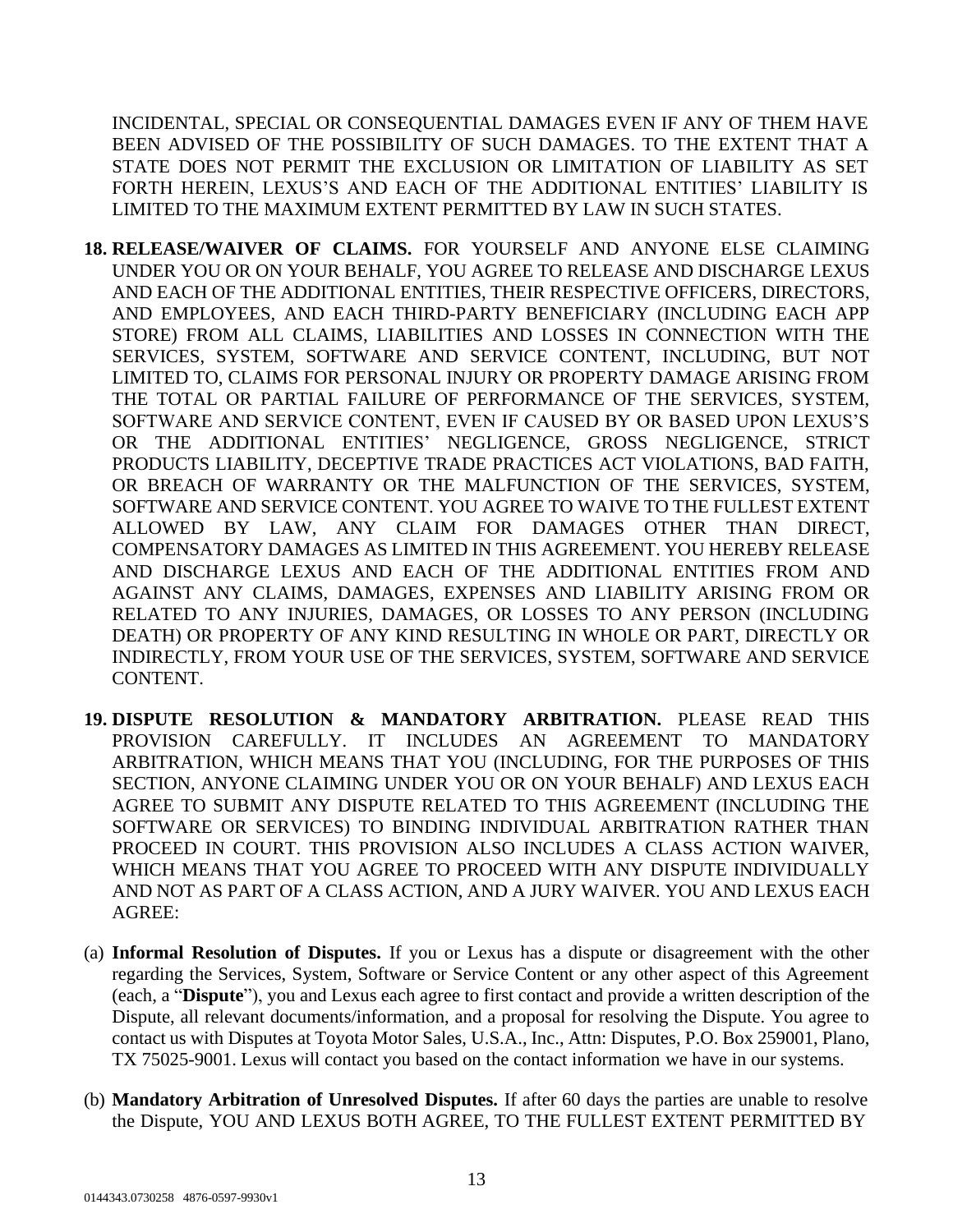LAW, TO USE BINDING ARBITRATION, NOT A LAWSUIT (except for small claims court cases as described below) TO RESOLVE THE DISPUTE. You and Lexus each acknowledge and agree that, but for this agreement to arbitrate disputes, you and Lexus would have had a right or opportunity to litigate disputes through a court and to have a judge or jury decide the case and you and Lexus each voluntarily choose to waive that right and pursue all applicable Disputes through binding arbitration.

- (c) **Arbitration Entity & Rules.** Arbitration under this Agreement shall be conducted and administered by the American Arbitration Association pursuant to its Consumer Arbitration Rules. If you and Lexus both agree, the arbitration may be conducted and administered by another arbitration entity under that entity's applicable rules. If the arbitration results in an award, then judgment on the award may be entered in any court having jurisdiction. An arbitrator may award on an individual basis any relief.
- (d) **Federal Arbitration Act.** You and Lexus each enter this arbitration agreement in connection with a transaction involving interstate commerce. Accordingly, this arbitration agreement and any proceedings thereunder shall be governed by the Federal Arbitration Act, 9 U.S.C. §§ 1–16 ("**FAA**").
- (e) **Exceptions to Arbitrate.** You and Lexus each agree: (i) either of us may bring qualifying Disputes in small claims court; (ii) if for any reason any court or arbitrator holds that the Class Action Waiver below is unconscionable or otherwise unenforceable, then our agreement to arbitrate does not apply and the class-wide dispute must be brought in court; or (iii) Lexus (and any Service Provider) may seek injunctive or other appropriate relief in court or arbitration to the extent the Dispute in any manner involves your actual or threatened infringement or violation Lexus's or any third party's patent, copyright, trademark, trade secret, privacy or publicity rights.
- (f) **Costs & Fees.** You and Lexus each agree to pay our own fees, costs, and expenses, including those for any attorneys, experts, and witnesses. You and Lexus also agree that any claim for or award of attorneys' fees, including such claim or award pursuant of Chapter 38 of Texas Civil Practice and Remedies Code, is waived.
- (g) **NO CLASS ACTIONS.** TO THE EXTENT ALLOWED BY LAW, YOU AND LEXUS EACH WAIVE ANY RIGHT TO PURSUE DISPUTES ON A CLASS-WIDE BASIS; THAT IS, TO EITHER JOIN A CLAIM WITH THE CLAIM OF ANY OTHER PERSON OR ENTITY OR ASSERT A CLAIM IN A REPRESENTATIVE CAPACITY ON BEHALF OF ANYONE ELSE IN ANY LAWSUIT, ARBITRATION OR OTHER PROCEEDING.
- (h) **NO TRIAL BY JURY.** TO THE EXTENT ALLOWED BY LAW, YOU AND LEXUS EACH WAIVE ANY RIGHT TO TRIAL BY JURY IN ANY LAWSUIT, ARBITRATION OR OTHER PROCEEDING.
- (i) **Applicable Law.** To the extent that the FAA does not supply substantive law necessary for the resolution of the Dispute, the laws of the State of Texas shall apply to the Arbitration or, if permitted hereunder, a court action, except that Texas laws concerning choice of law or conflict of laws shall not apply if they would cause the substantive law of another jurisdiction to apply.

# **21. MISCELLANEOUS**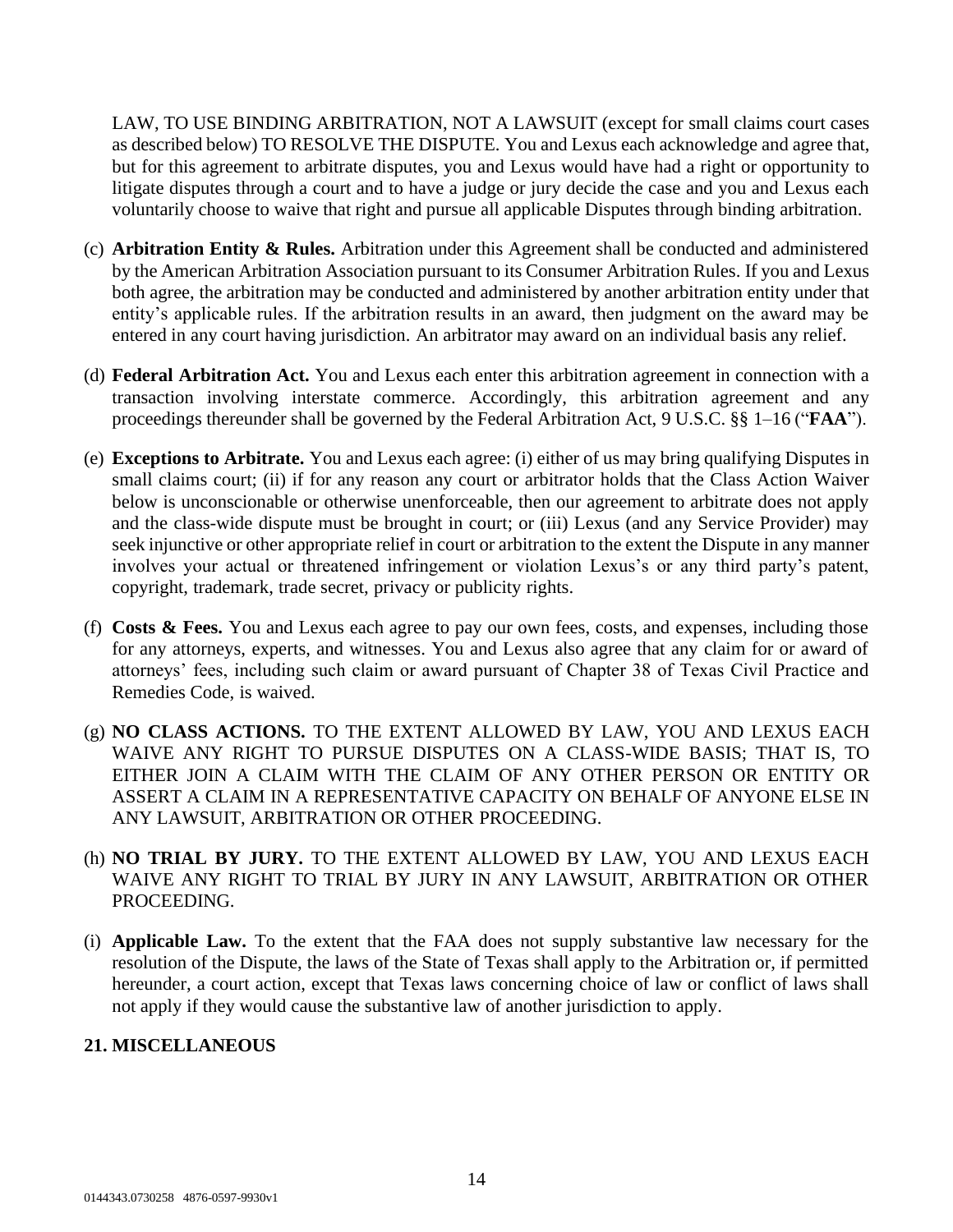- (a) No waiver by either party of any breach or default hereunder shall be deemed to be a waiver of any preceding or subsequent breach or default. The section headings used herein are for convenience only and shall not be given any legal import.
- (b) Except where specifically stated otherwise (e.g., see Section 19(e)(ii) above), if any part of this Agreement is unlawful or unenforceable for any reason, you, and Lexus both agree that only that part of the Agreement shall be stricken and that the remaining terms in this Agreement shall not be affected. So, for example, if a provision in this Agreement is found to be unenforceable, you and Lexus agree an arbitrator (or, if permitted, a court) shall only strike that provision and that the remaining terms of this Agreement shall remain in force.
- (c) Where Lexus has provided you with a translation of the English language version of this Agreement, you agree that the translation is provided for your convenience only and that the English version governs your relationship with Lexus. The English language version takes precedence if there is any contradiction between the English and translated versions.
- (d) This Agreement (including these Terms of Use, the EULA, the Privacy Notice, and any Additional Terms) constitute the entire agreement of the parties with respect to the subject matter of this Agreement and supersedes all previous written or oral agreements between you and Lexus with respect to such subject matter.
- (e) You may not assign this Agreement or assign any rights or delegate any obligations hereunder, in whole or in part, without Lexus's prior written consent. Any such purported assignment or delegation by you without the appropriate prior written consent will be null and void and of no force and effect. Lexus may assign this Agreement or any rights hereunder without your consent and without notice